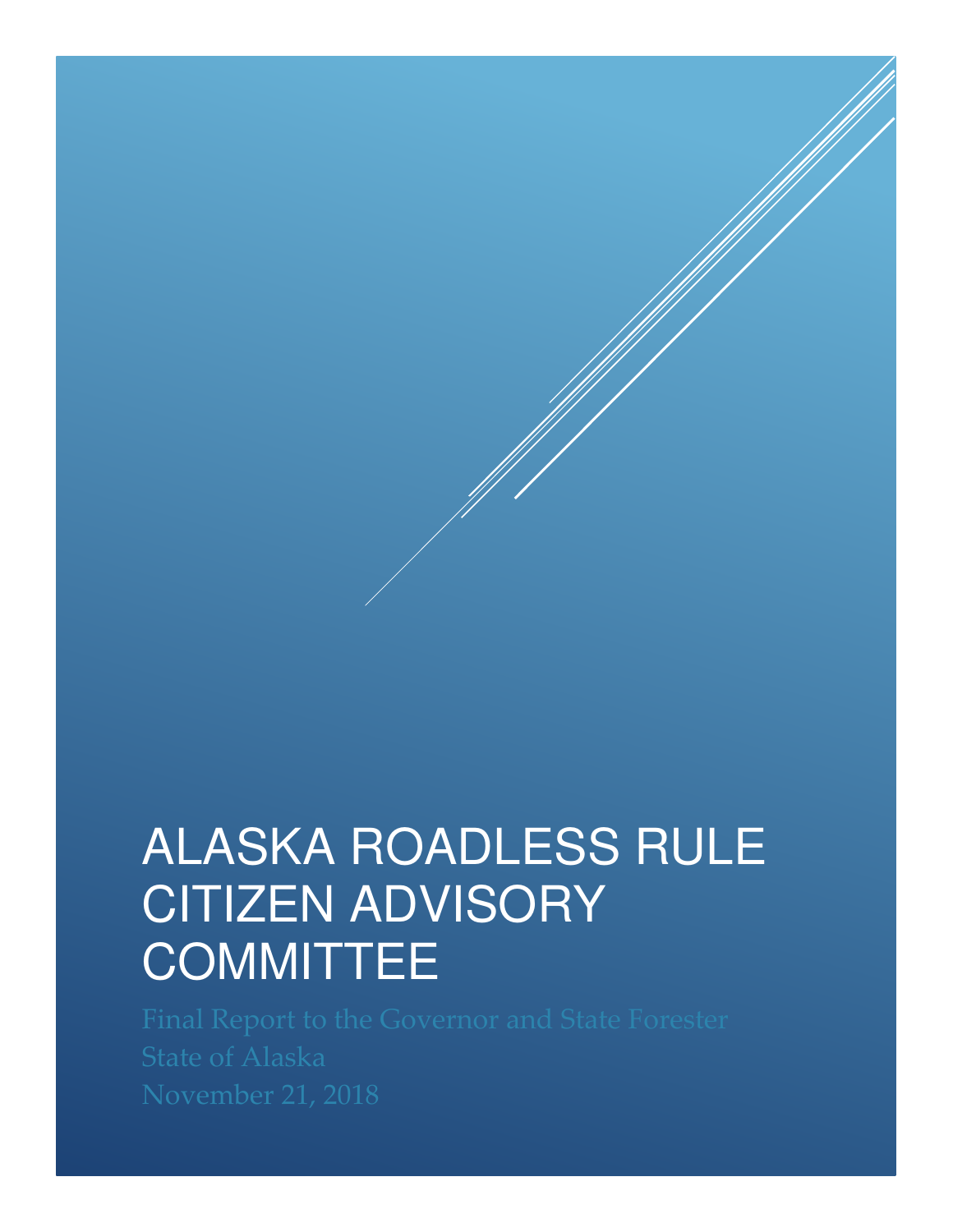# Contents

| Appendix A: Alaska Roadless Rule Citizen Advisory Committee Members  15 |  |
|-------------------------------------------------------------------------|--|
|                                                                         |  |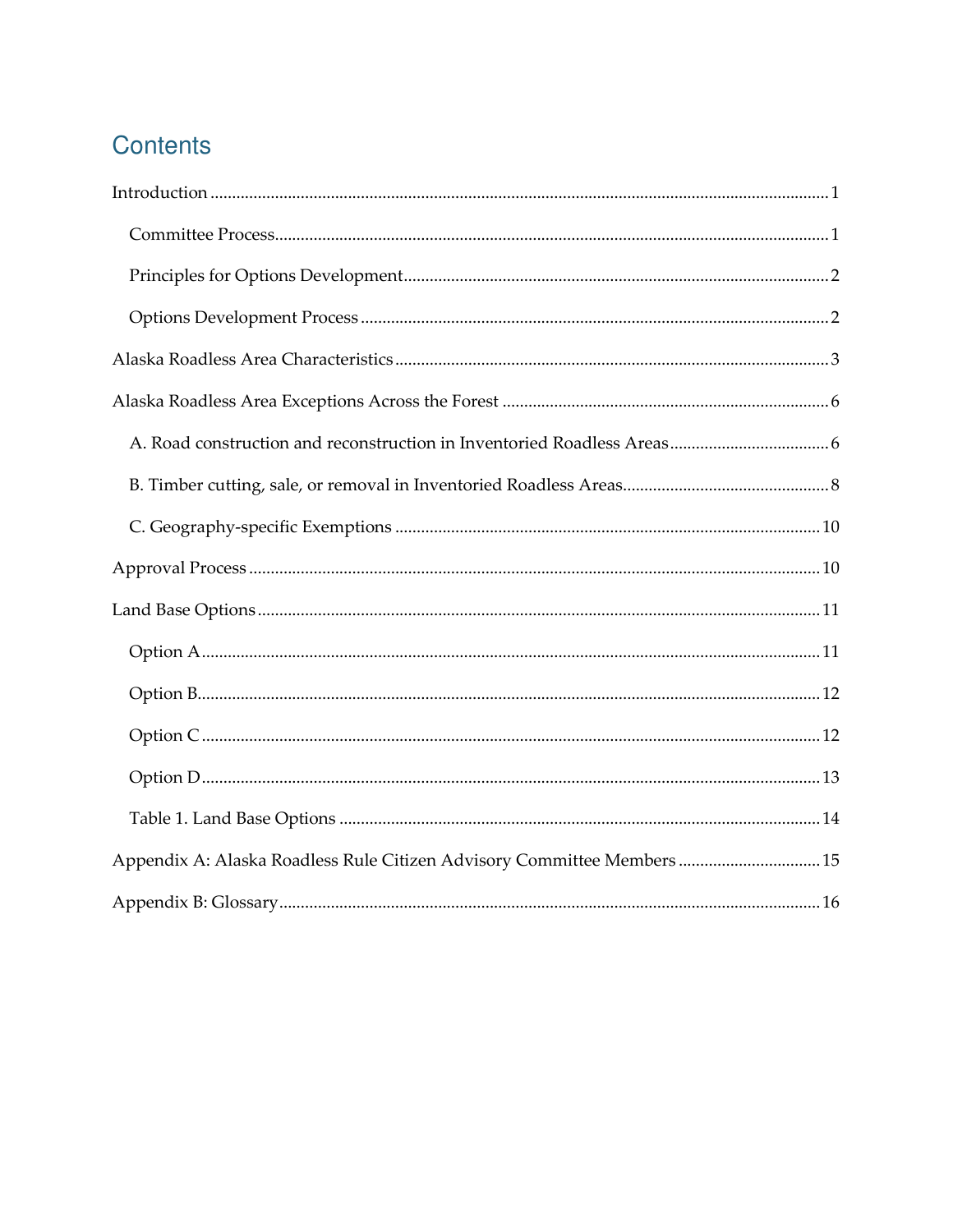#### <span id="page-2-0"></span>**Introduction**

In early 2018, the State of Alaska submitted a petition to the US Department of Agriculture (USDA) to exempt the State of Alaska from the 2001 National Roadless Conservation Rule (Roadless Rule). In August 2018, Alaska Governor Bill Walker and Secretary of Agriculture Sonny Purdue signed a [memorandum of understanding](http://forestry.alaska.gov/Assets/pdfs/whats_new/MOU%20USFS%20AK%20State%20Roadless.pdf) (MOU), agreeing to cooperatively undertake a state-specific roadless rulemaking process to address roadless management and access concerns on the Tongass National Forest.<sup>1</sup>

In late August 2018, the US Forest Service (USFS) released a <u>notice of intent</u> (NOI) to prepare an environmental impact statement and initiate a public rulemaking process to address the management of Inventoried Roadless Areas (IRAs) on the Tongass National Forest. Shortly thereafter, in September 2018, Governor Walker issued **Administrative Order 299** to establish the Alaska Roadless Rule Citizen Advisory Committee (the Committee) to provide an opportunity for Southeast Alaskans to advise the State of Alaska on the future management of IRAs in the Tongass National Forest. The Committee was charged with providing recommendations to assist the State in fulfilling its role as a cooperating agency under the MOU. The Committee's specific task was to present a written report on the rulemaking process to the Governor and State Forester, which may include options for a state-specific Roadless Rule for possible inclusion in the National Environmental Policy Act (NEPA) review process. These options would be in addition to the USFS alternatives of a full exemption to the Roadless Rule and a "no action" alternative that would leave the Roadless Rule in its present form.

The State of Alaska Cooperating Agency Team will consider input from the Committee in the development of information it provides to the USFS for incorporation into the environmental impact statement and public rulemaking process. The intent is to develop a state-specific Roadless Rule that establishes a land classification system designed to conserve Roadless Area characteristics in the Tongass National Forest while accommodating timber harvesting and road construction/reconstruction activities that are determined by the State to be necessary for forest management, economic development opportunities, such as recreation, tourism, energy, and mining, among others, and the exercise of valid existing rights or other non-discretionary legal authorities.

#### <span id="page-2-1"></span>**Committee Process**

Thirteen Committee members were selected by Governor Walker to represent a diversity of perspectives, including Alaska Native corporations and tribes, fishing, timber, conservation, tourism, utilities, mining, transportation, local government, and the Alaska Division of

<sup>1</sup> The rulemaking process is referred to as the Alaska Roadless Rule, but at this time applies only to the Tongass National Forest and not the Chugach National Forest. Hereafter, the rulemaking process will be referred to as the Alaska Roadless Rule, but the Committee was charged with providing recommendations for the Tongass National Forest only.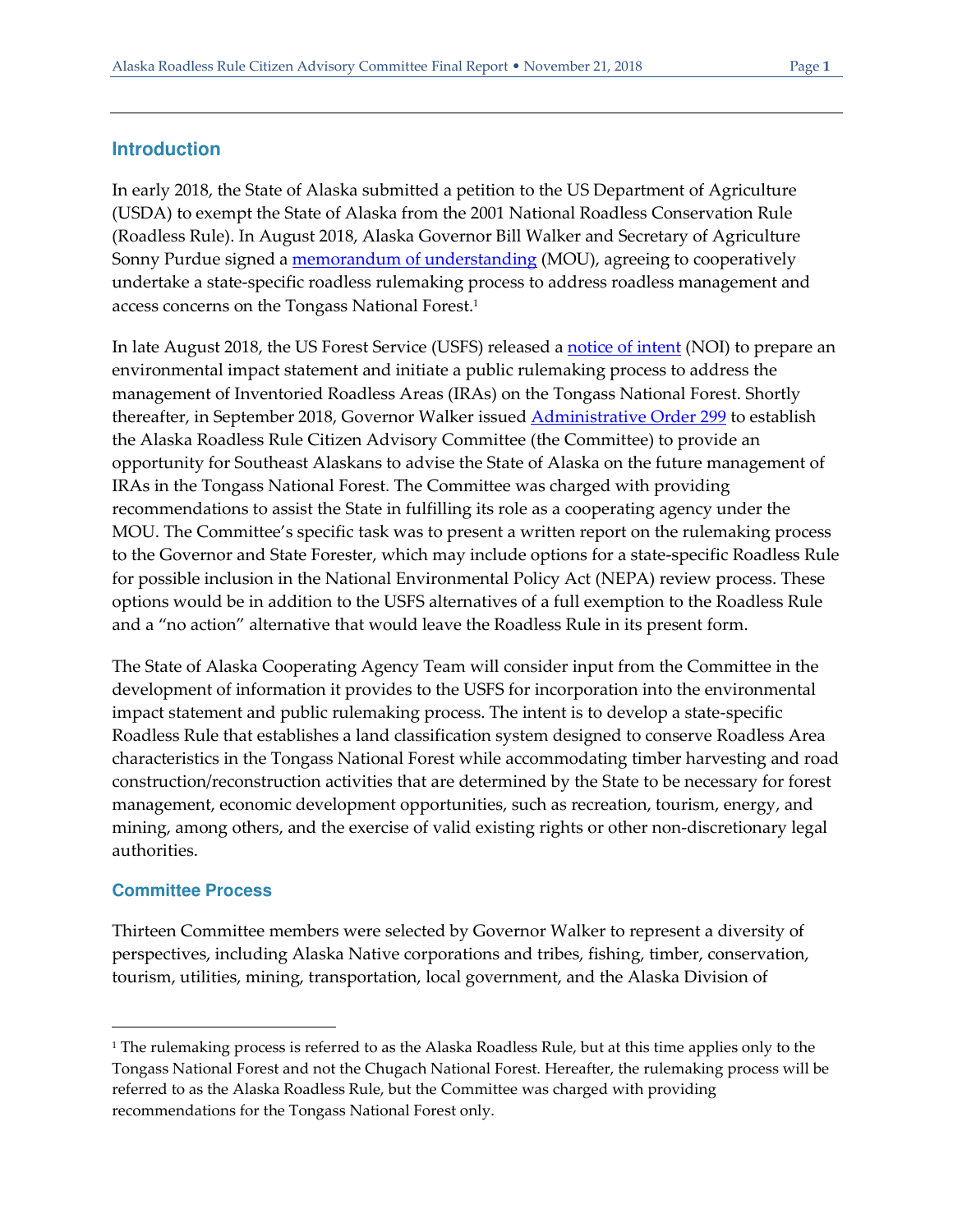Forestry. A USFS representative served in an *ex officio* capacity to provide technical expertise for the Committee's deliberations. The Committee was facilitated by *Meridian Institute*, a nonprofit organization that helps people solve complex and often controversial problems, make informed decisions, and implement solutions that improve lives, the economy, and the environment. A full list of Committee and staff members is included in Appendix A.

The Committee met for three in-person meetings in the fall of 2018 (October 2-3 in Juneau; October 24-26 in Ketchikan; and November 6-8 in Sitka). Meetings were open to the public and each meeting included an opportunity for public comment. Meeting agendas and summaries are available at <u>www.merid.org/akroadless</u>. A glossary of frequently used terms and acronyms is provided in Appendix B.

Following development of the Draft Environmental Impact Statement (DEIS) in late spring/early summer 2019, the Committee will reconvene to review the components and alternatives included in the DEIS, and the outcomes of the analysis. At this point, the Committee will provide additional input to the State to consider in its feedback on to the USFS on the DEIS. The Committee may reconvene at various other points in the process to assist the State, including leading up to the release of the Final Environmental Impact Statement (FEIS) in spring 2020.

#### <span id="page-3-0"></span>**Principles for Options Development**

The Committee developed a list of key principles to frame the development of options to be considered by the State of Alaska in the rulemaking process. The list served as a set of working assumptions that do not represent full consensus of the group but do reflect the key issues they considered when drafting options. The group considered whether options reflect the following principles:

- Pragmatic;
- Flexible;
- Durable/sustainable (i.e., stand the test of time);
- Balanced between protection and access;
- Beneficial for sustainable community economic development;
- Affordable/economically feasible;
- Workable at the local decision-making level;
- Consider the Tongass as a multi-use forest;
- Provide certainty and predictability; and
- Represent options in addition to the no-action and complete exemption alternatives.

#### <span id="page-3-1"></span>**Options Development Process**

The Committee worked together to identify a range of options that reflect the needs of Alaskans and which included the interests represented by all Committee members, other interests not represented within the Committee, and public comment and testimony shared with the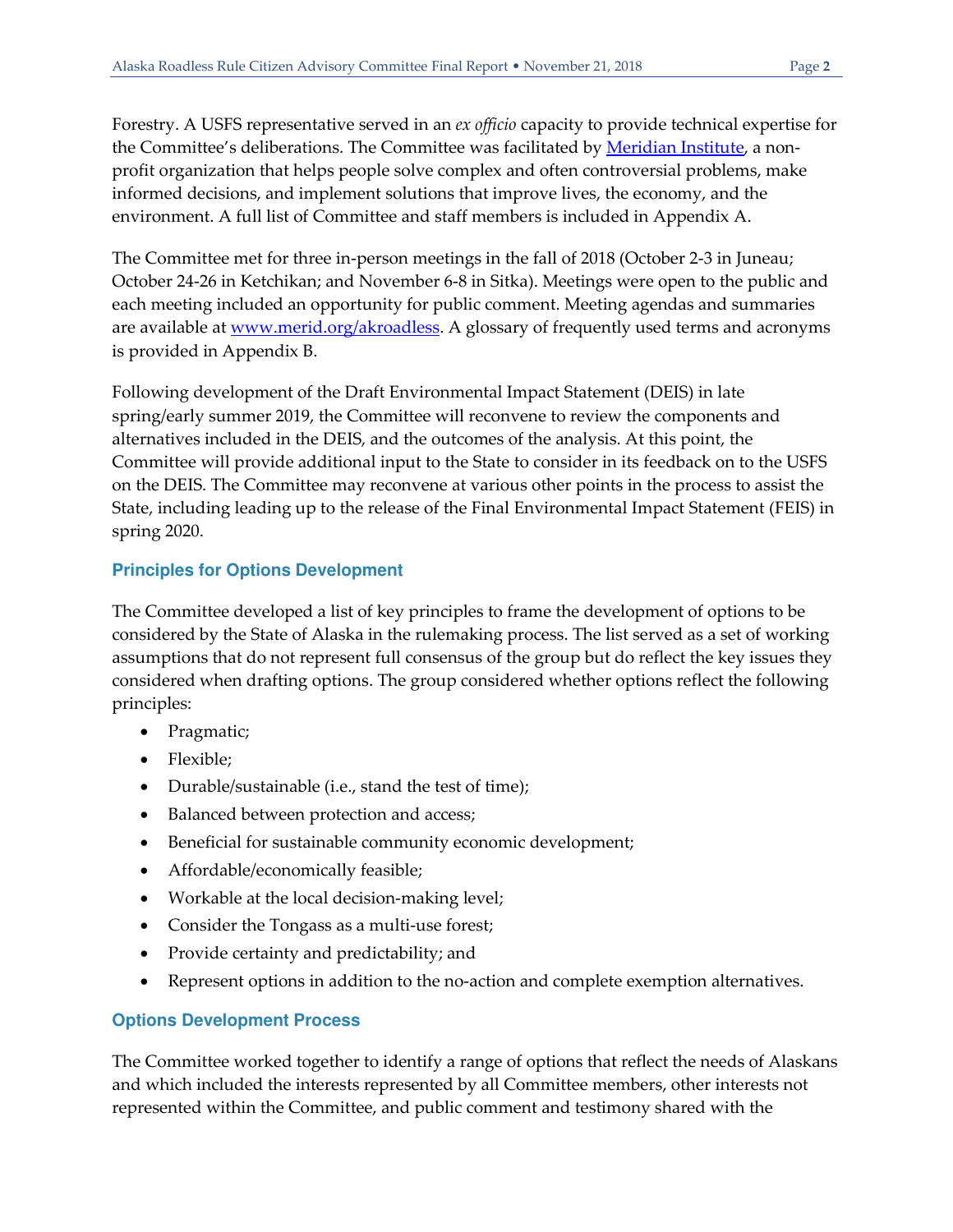Committee. These options were issue-driven, and responsive to the Governor's request outlined in the Administrative Order.

#### **Roadless Area Exceptions Across the Forest**

The Committee developed a list of exceptions that serve as an integral part of each of the four options. While the land base options vary, the Committee members agreed to include the Roadless Area exceptions for analysis in all of the options put forward by the Committee.

The intent of the Committee is to provide these exceptions as valuable input and recommendations for the State of Alaska, the USFS, and other cooperating partners for consideration during the NEPA process, in the development of the Alaska Roadless Rule, and as possible eventual Rule components. The exceptions language developed here can guide development activities in a manner that meaningfully addresses local economic development concerns by providing access and certainty for industries in the region, while balancing roadless conservation needs.

#### **Land Base Options**

When identifying potential changes to Roadless Area boundaries, the Committee considered the following geographic elements:

- "Roaded Roadless" areas;
- Land Use Designations (LUDs) designated in the 2016 Tongass National Forest Land and Resource Management Plan (TLMP); and
- The Tongass 77 (T77) watersheds and The Nature Conservancy (TNC)/Audubon conservation priority areas, both referenced in the 2016 TLMP.

From these elements, the Committee developed a range of four land base options which fall between the no action and full exemption alternatives. These represent options to consider for analysis and are not recommendations for what the Committee expects or desires to see as the final Alaska Roadless Rule.

#### <span id="page-4-0"></span>**Alaska Roadless Area Characteristics**

The island archipelago and rugged landscapes that characterizes the 16.7 million-acre Tongass National Forest, which covers the majority of Southeast Alaska, makes this region unique. The Tongass is an archipelago composed of deep-water fjords dissecting a rugged mountainous mainland coastline interspersed with glaciers and extensive ice-fields. With approximately 18,000 miles of saltwater shoreline, ocean sounds, straits, and fjords separate over a thousand islands (representing 40% of the total land area), including a dozen very large mountainous islands offering numerous bays providing sheltered moorage. 94% of Southeast Alaska is federally managed lands, and, of that, 60% is set aside as Congressionally-designated Wilderness, National Parks, and National Monuments.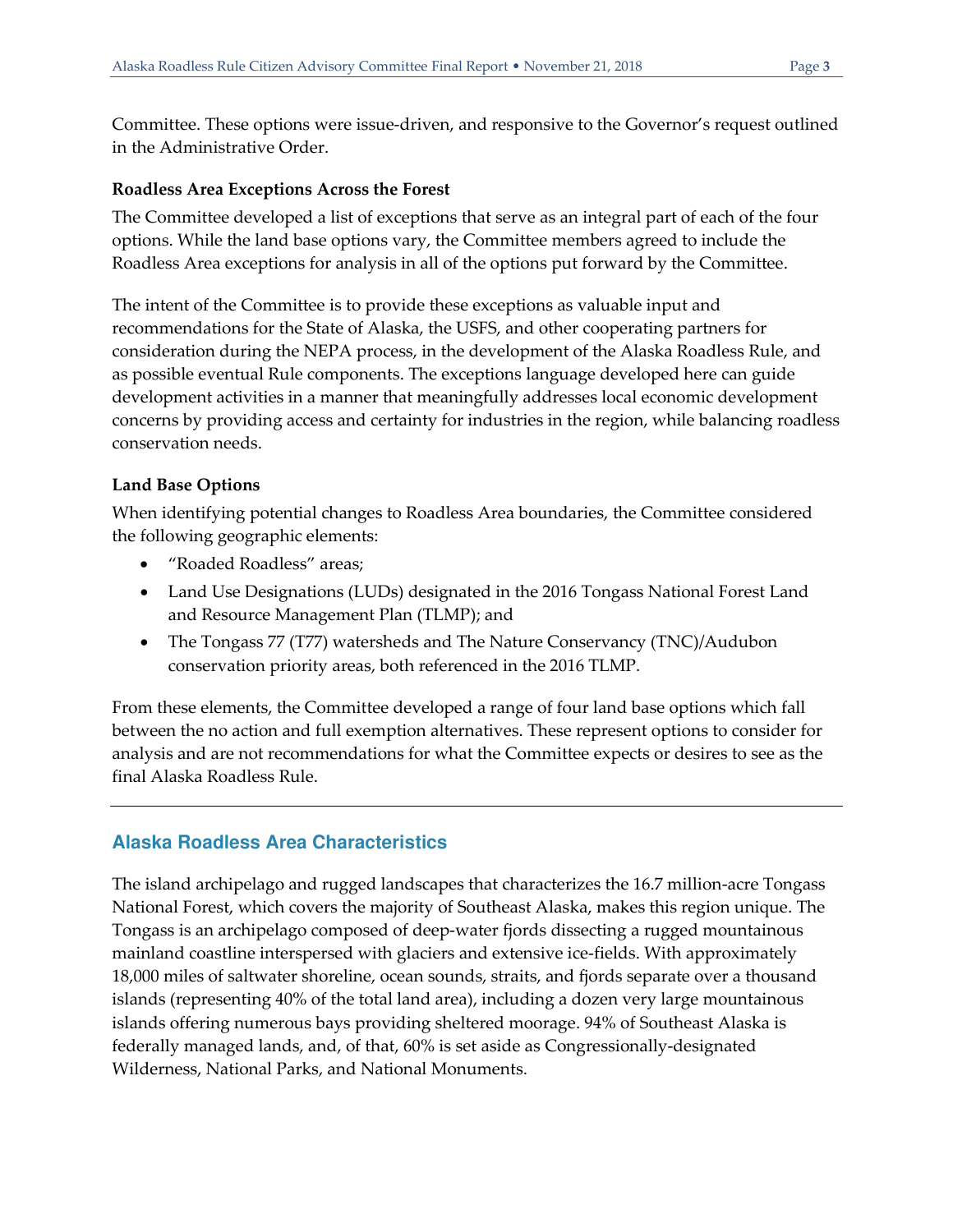The lands and waters of the Tongass sustain a unique Alaskan way of life that is highly desirable to the people who live in these places—often specifically for the remote characteristics, subsistence activities, and independent lifestyles afforded by these places, or, for Alaska Natives, for the cultural and spiritual ties to this place.

However, those same characteristics also create a situation where the isolated and remote nature of these communities—which most often do not have physical road connections to other places—lead to high energy costs and unemployment rates, limited access to health care, and other social and economic hardships associated with isolated rural communities. Communities in Alaska often balance a fine line between maintaining the characteristics that they value and that make their communities unique and conserving the resources they use and depend on, while also ensuring economic development and opportunities for employment, economic activity, healthcare, safety, and connections with other communities.

The 73,000 residents spread across 34 communities in Southeast Alaska are often heavily reliant on the natural resources provided by the Tongass National Forest and surrounding lands and waters. These resources include minerals, renewable energy, salmon and other fisheries, timber, nature-based tourism, guided fishing and hunting, and residents and visitors that are in the region because of the surrounding natural environment. Preserving multi-use capacity in the Tongass is critical to sustaining the regional economy and the welfare of its residents. The Tlingit, Haida, and Tsimshian people continue to live in this place, their homeland, and rely on those same natural resources described above for their economies, social needs, cultures, and ways of life.

With this context in mind, the 2001 Roadless Conservation Area characteristics do not align with the unique characteristics found in Alaska. The unique roadless characteristics represented by the Roadless Areas in the Tongass National Forest include the following:

- *Alaska Native people who have been on this land for more than 10,000 years, and for whom this place has cultural and spiritual significance.* The use of places, sites, waters, structures, resources, and objects are historically significant in the beliefs, customs, practices, and perpetuation of the culture(s) of communities and indigenous peoples of the area. While the Alaska Native people now share this place with other residents, it is critical that they continue to have the ability to sustain their cultures and their communities through economic, social, and cultural opportunities.
- *Expansive areas where high quality intact habitat exist and ecosystems function with all of their native species and components; there are no listed or endangered species; and invasive species are generally not present.* These areas function as biological strongholds and refuges for many species, harbor a diversity of plant and animal communities, and serve as a globally significant example of a temperate rainforest ecosystem that is both utilized and conserved by the people that live within and adjacent to it. Species exist in Alaska Roadless Areas that are endangered, threatened, or reduced in other places on the continent.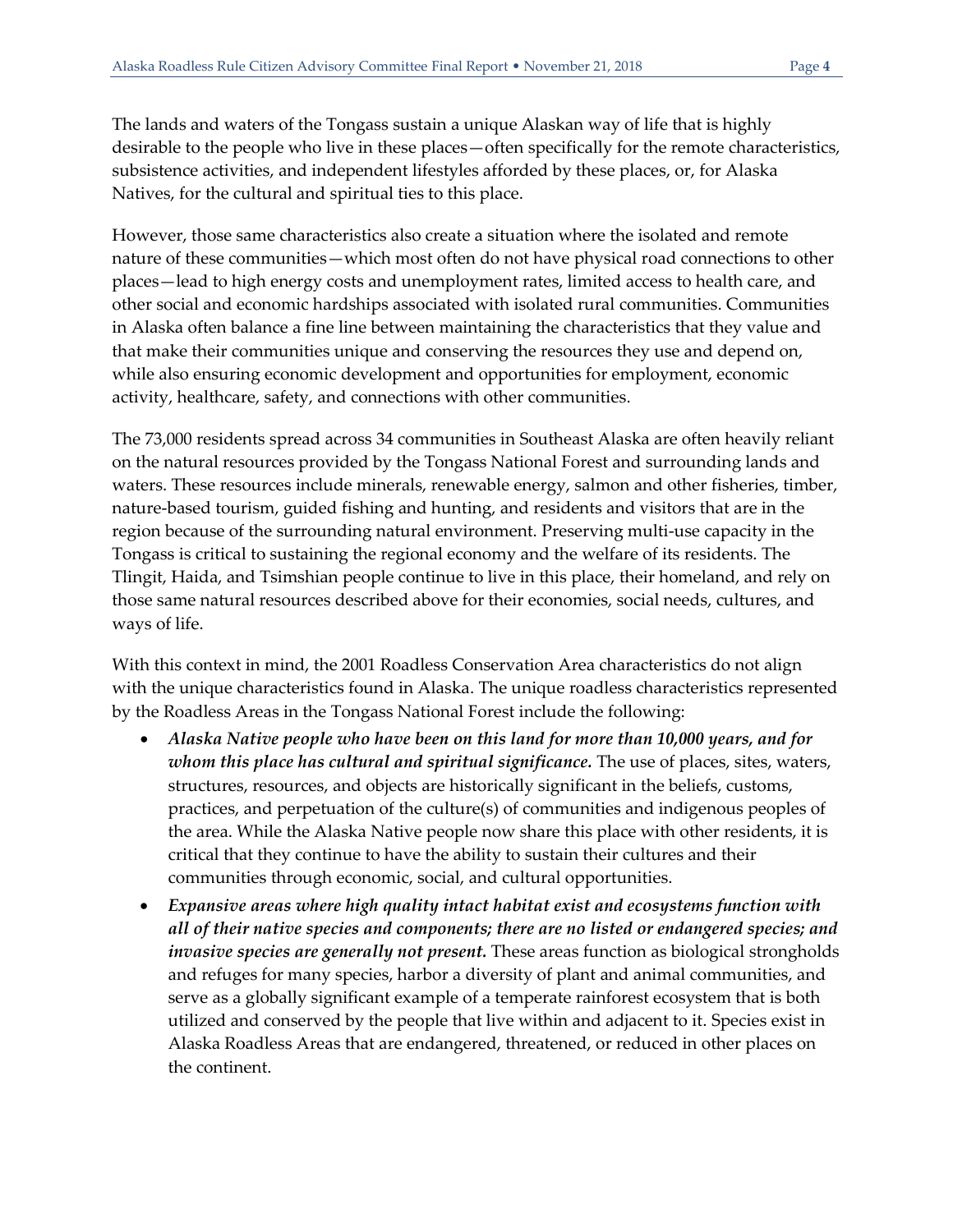- *Opportunities for economic development of visitor industry products, including remotesetting guided nature tours to view wildlife, hunt, fish, and hike.* Alaska Roadless Areas contribute to a regional resource of undeveloped lands that are an important resource for a segment of the visitor sector – an important component of the matrix of Tongass lands that provide opportunity for medium to larger groups to go ashore in a wilderness-type setting. The intact ecological systems in these areas, with natural settings and iconic fish and wildlife, are a draw for visitors.
- *Stands of old growth forests.* These old growth forests are nationally and globally significant because they exist in quantities and extensions in Alaska like few other places on the planet. They support subsistence and traditional hunting and gathering, unique plant and wildlife populations, a significant volume of sequestered carbon and forest/soil processes that mitigate climate change and represent a globally significant reference landscape and intact old growth forest ecosystem.
- *Multiple species of fish (including salmon) harvested for subsistence and personal use, commercial fisheries, and tourism and guided recreational fishing.* Salmon, trout, char, and hooligan of the Tongass National Forest are harvested in subsistence fisheries and for personal use by local residents. Salmon and trout are also the basis of tourism and guided fisheries enjoyed by thousands of visitors, supporting hundreds of tourism and support businesses. The commercial fisheries derived from Tongass streams and rivers produce a significant proportion of the total Alaska salmon harvest, and support fishing and processing jobs for thousands of local residents and nonresidents.
- *High-quality scenery, especially scenery with natural-appearing landscapes, is a primary quality that people value in Alaska Roadless Areas.* Quality scenery contributes directly to the quality of life and recreation opportunities for residents, property owners, and visitors.
- *Watersheds that are important sources of public drinking water and water sources for fish and aquatic resources, including hatcheries.* State regulations are currently enforced and applied using the most restrictive standard for water quality criterion as listed in 18 AAC 70. Careful management of these watersheds is crucial in maintaining the flow of clean water to local communities, and to support continued production of fisheries and aquatic food webs.
- *An important source of subsistence resources for Alaskans*. Roadless Areas are rich in important subsistence resources, including game, fish, and foraging resources for those residents whose use and access rights are specifically recognized and guaranteed by the Alaska National Interest Lands Conservation Act (ANILCA).
- *A major source of economic activity for Southeast Alaskans.* The Tongass National Forest surrounds 34 communities and approximately 73,000 year-round residents. These residents heavily rely on Roadless Areas for economic activities, including mining, visitor products, ocean products, forest products, energy production, and other economic activities.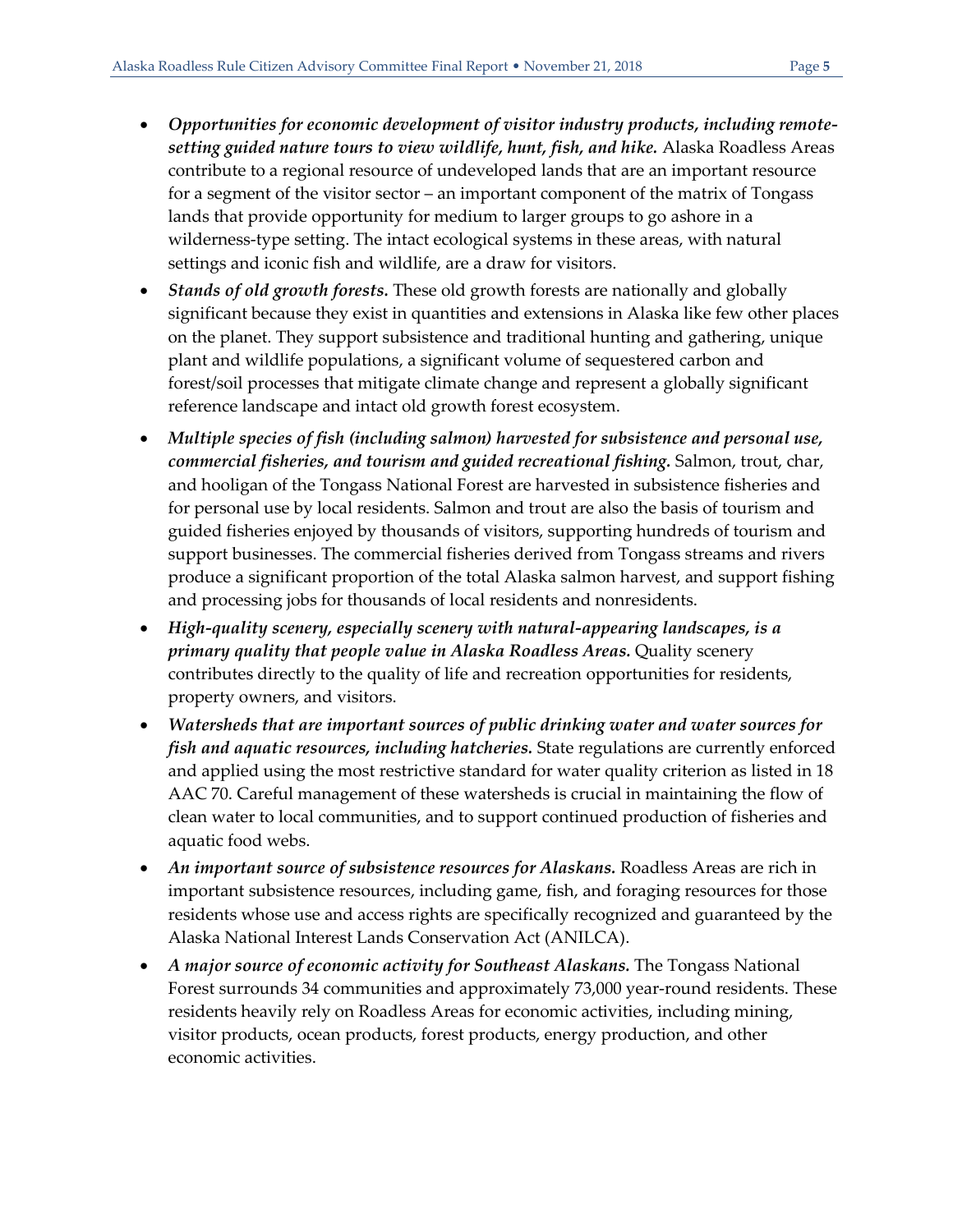### <span id="page-7-0"></span>**Alaska Roadless Area Exceptions Across the Forest**

The Committee recommends the following Roadless Area exceptions be included as an integral part of each of the options to be considered by the Governor and State Forester in the rulemaking process.<sup>2</sup>

#### <span id="page-7-1"></span>**A. Road construction and reconstruction in Inventoried Roadless Areas**

Section 294.12 of the 2001 Roadless Rule identified the road construction and reconstruction prohibitions, and exemptions and exceptions to the prohibitions, as stated: "A road may not be constructed or reconstructed in inventoried roadless areas of the National Forest System, except as provided in this section. Notwithstanding this prohibition, a road may be constructed or reconstructed in an inventoried roadless area if the Responsible Official determines that one of the below circumstances exists."

#### **The Committee recommends the following additional language be applied to the exceptions criteria:**

All such road construction or reconstruction will be in compliance with existing laws and regulations, including for the protection of fish and wildlife resources and habitat. Maintenance of classified roads is permissible in IRAs.

#### **The current exceptions in the 2001 Roadless Rule include the following, and the Committee recommends that they should remain in place in the Alaska Roadless Rule.**

- 1. A road is needed to protect public health and safety in cases of an imminent threat of flood, fire, or other catastrophic event that, without intervention, would cause the loss of life or property;
- 2. A road is needed to conduct a response action under the Comprehensive Environmental Response, Compensation, and Liability Act (CERCLA) or to conduct a natural resource restoration action under CERCLA, Section 311 of the Clean Water Act, or the Oil Pollution Act;
- 3. A road is needed pursuant to reserved or outstanding rights, or as provided for by statute or treaty<sup>3</sup> ;

<sup>2</sup> These exceptions would apply to all Roadless Areas across the Tongass National Forest. They would not apply to areas outside of designated Roadless Areas, as these would be managed through a separate Forest planning process.

<sup>3</sup> This includes all rights codified in ANILCA, including R.S. 2477, the right to access inholdings.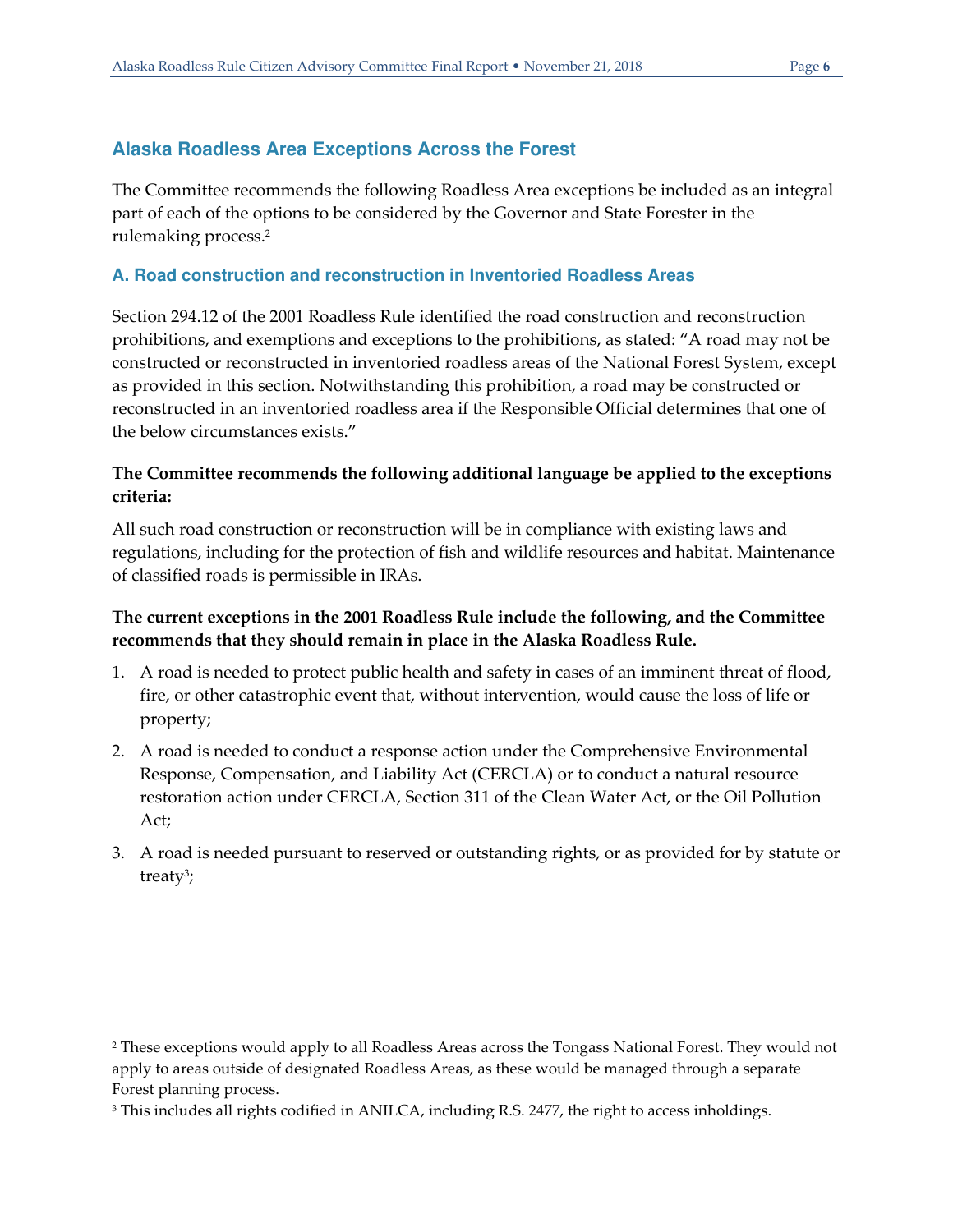- 4. Road realignment is needed to prevent irreparable resource damage that arises from the design, location, use, or deterioration of a classified road and that cannot be mitigated by road maintenance. Road realignment may occur under this paragraph only if the road is deemed essential for public or private access, natural resource management, or public health and safety;
- 5. Road reconstruction is needed to implement a road safety improvement project on a classified road determined to be hazardous on the basis of accident experience or accident potential on that road;
- 6. The Secretary of Agriculture determines that a Federal Aid Highway project, authorized pursuant to Title 23 of the United States Code, is in the public interest or is consistent with the purposes for which the land was reserved or acquired, and no other reasonable and prudent alternative exists; or
- 7. A road is needed in conjunction with the continuation, extension, or renewal of a mineral lease on lands that are under lease by the Secretary of the Interior as of January 12, 2001 or for a new lease issued immediately upon expiration of an existing lease. Roads constructed or reconstructed pursuant to this paragraph must be obliterated when no longer needed for the purposes of the lease or upon termination or expiration of the lease, whichever is sooner.

## **The Committee recommends that the following exceptions be added to 36 C.F.R. § 294.12 for inclusion in an Alaska Roadless Rule:**

- 8. Roads in Transportation Utility System (TUS) corridors identified in the Southeast Alaska Transportation Plan (SATP) for development and/or essential for reservation for the connection of communities and development of the regional transportation system shall be permitted. Adjustment of these TUS corridors shall be allowed outside of the corridor or easement if it provides a lower cost alternative or provides an alignment that is the Least Environmentally Damaging Practicable Alternative (LEDPA).
- 9. Roads in all Section 4407 Easements as Congress enacted in August 2005 in the Safe, Accountable, Flexible, Efficient Transportation Equity Act – A Legacy for Users (SAFETEA-LU; Public Law 109-59) shall be permitted. Adjustment of these Easements shall be allowed outside of the corridor or easement if it provides a lower cost alternative or provides an alignment that is the LEDPA.
- 10. A road to access Congressionally-authorized Southeastern Alaska Intertie System Plan Routes (PL 106-511, February 1, 2001) as identified in report #97-01 of the Southeast Conference shall be permitted.
- 11. A road to access mineral operations authorized by the United States mining laws (30 U.S.C. § 22 et seq.) shall be permitted in IRAs if it meets the criteria of 36 C.F.R. Part 228 in the same way as if the application for the road to access such mineral operations were being permitted on non-IRA National Forest lands.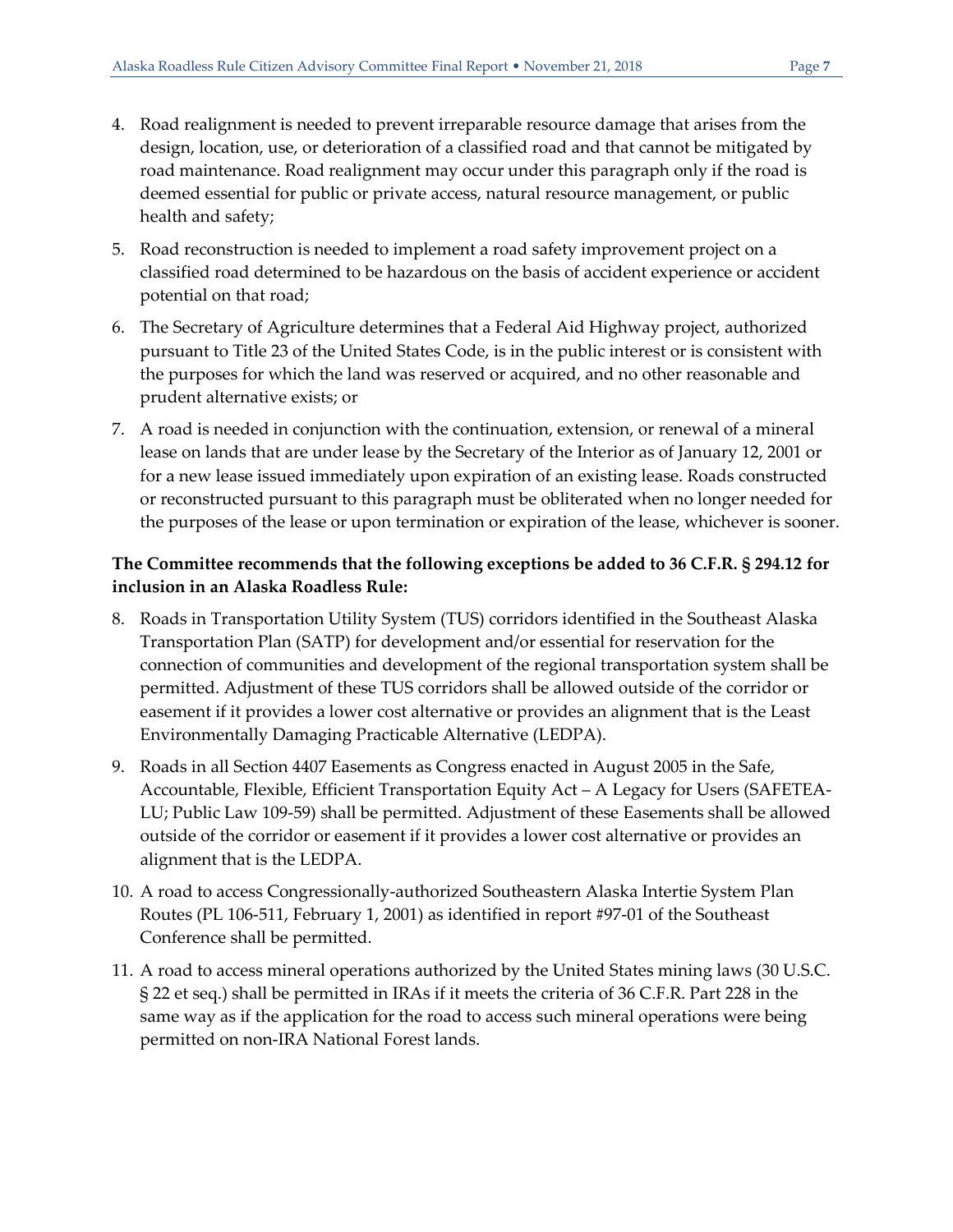- 12. A road to access leasable minerals in IRAs shall be permitted if it meets the criteria of 36 C.F.R. Part 228 in the same way as if the application for the road to access such mineral operations were being permitted on non-IRA National Forest lands.
- 13. A road to access hydropower and renewable energy projects and their transmission infrastructure, including their maintenance, shall be permitted in the same way as if the application for the road to access such projects were being permitted on non-IRA National Forest lands. Renewable energy includes energy that is collected from renewable resources, which are naturally replenished on a human timescale, such as sunlight, wind, rain, tides, waves, geothermal heat, biomass, or other forms of energy.
- 14. A road included in a community, municipal, or tribal government plan to provide access and development of water resources, renewable energy resources, sanitary landfills, connecting isolated road networks, and subsistence resources, including maintenance of such roads and these facilities, shall be an allowed use.
- 15. A road for transportation, communication, and utility infrastructure and maintenance shall be permitted.
- 16. A road to access an authorized facility or location for fishery research, management, enhancement, and rehabilitation activities, fishways, fish weirs, fish ladders, fish hatcheries, spawning channels, stream clearance, egg planting, and other permitted aquaculture facilities or activities, including mariculture, shall be permitted.

#### <span id="page-9-0"></span>**B. Timber cutting, sale, or removal in Inventoried Roadless Areas**

Section 294.13 of the 2001 Roadless Rule identified the timber cutting, sale, or removal prohibitions in IRAs, and exemptions and exceptions to the prohibitions. **The Committee recommends the following be included as additional exceptions to 36 C.F.R. § 294.13 in an Alaska Roadless Rule.**

1. **Mining Exploration and Development.** While "reasonable access" is technically permitted in IRAs, cutting and removal of trees associated with mining exploration and development does not appear to be allowed. 36 C.F.R. § 294.13(b)(2) authorizes the cutting or removal of trees "incidental to implementation of a management activity not otherwise prohibited by this subpart." The necessary level of exploration to develop a mine on the Tongass National Forest requires the cutting and removal of trees. Mine development would typically require even more cutting and removal of trees.

However, there is no mention of mining in the examples provided in the 2001 Rule of what this section authorizes.<sup>4</sup> Moreover, in describing this section the 2001 Rule states: "Such management activities are expected to be rare and to focus on small diameter trees."<sup>5</sup>

<sup>4</sup> *2001 Roadless Rule.,* at page 3258.

<sup>5</sup> *2001 Roadless Rule.,* at page 3257.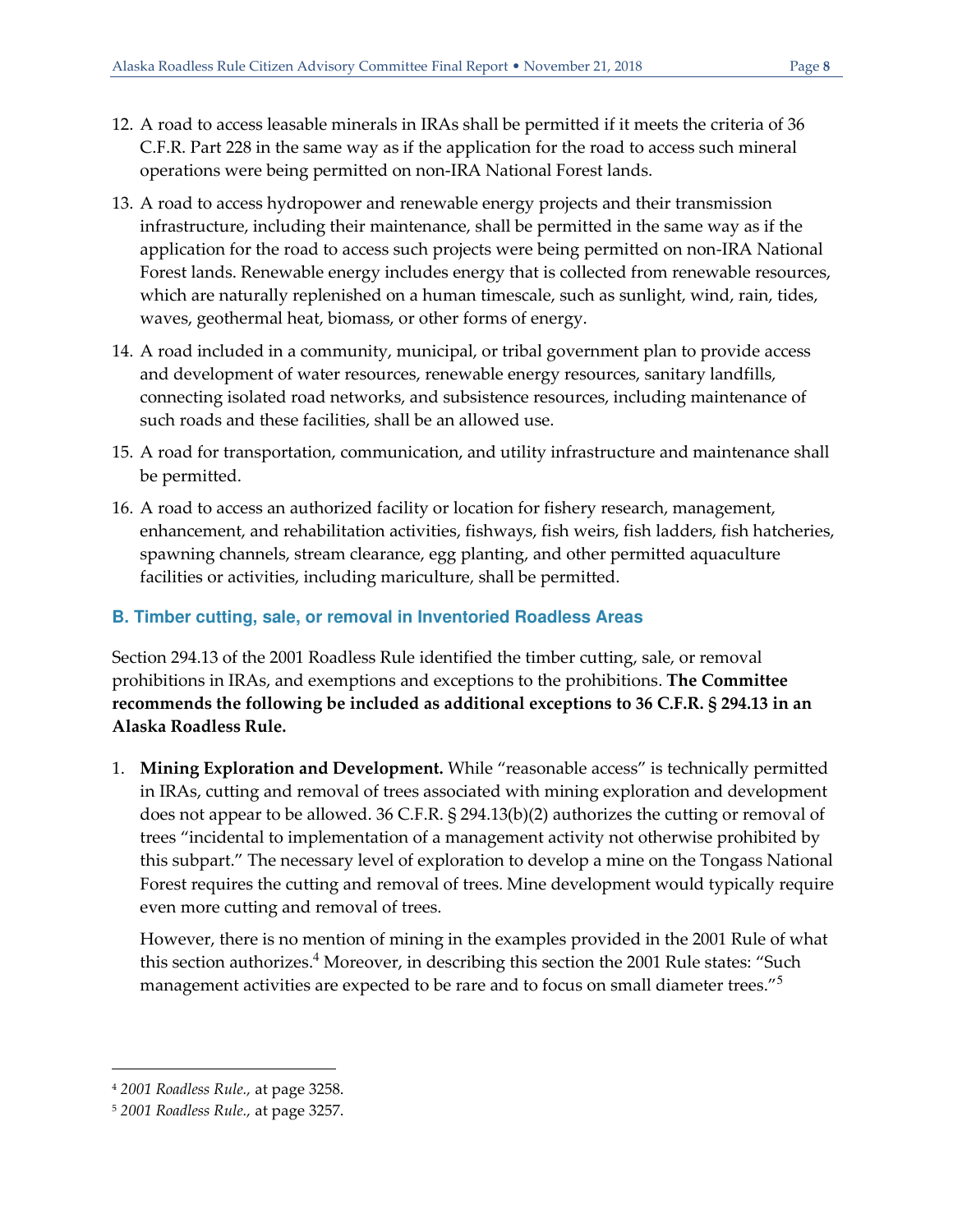Accordingly, a new exception for Alaska-specific rulemaking be added to 36 C.F.R. § 294.13(b):

The cutting and removal of trees in connection with mineral exploration and mine development is authorized and shall be permitted as if the mineral exploration or mine development were being permitted on non-IRA National Forest land. Cutting and removal of trees may be sold and/or utilized on the project.

2. **Hydroelectric and Other Renewable Energy Infrastructure and Transmission Infrastructure Development.** The Committee recommends that the following new exception for hydroelectric and other renewable energy projects and related infrastructure be added to 36 C.F.R. § 294.13:

The cutting and removal of trees incidental to the construction and maintenance of hydroelectric and other renewable energy projects and related infrastructure, including transmission, is authorized. Such trees may be sold and/or utilized on the project.

3. **Forest Health.** The Committee recommends that the following new exception for Forest Health be added to 36 C.F.R. § 294.13:

The cutting and removal of trees incidental to fire prevention, removal of hazard trees that reduce risk to the public, blowdown/windfall management, and/or insect and disease management, is authorized. Such trees may be sold and/or utilized on the project.

4. **Alaska Native Culture.** The Committee recommends that the following new exception for Alaska Native Culture be added to 36 C.F.R. § 294.13:

The cutting and removal of trees in connection with Alaska Native custom and traditional uses is authorized.

5. **Fish and Wildlife Habitat Improvement.** The Committee recommends that the following new exception for fish and wildlife habitat be added to 36 C.F.R. § 294.13:

The cutting and removal of trees for fish and wildlife habitat improvement is authorized. Such trees may be sold and/or utilized on the project.

6. **Road Building.** The Committee recommends that the following new exception for road building be added to 36 C.F.R. § 294.13:

The cutting and removal of trees for permitted road building (as described in 36 C.F.R § 294.12) is authorized. Such trees may be sold and/or utilized on the project.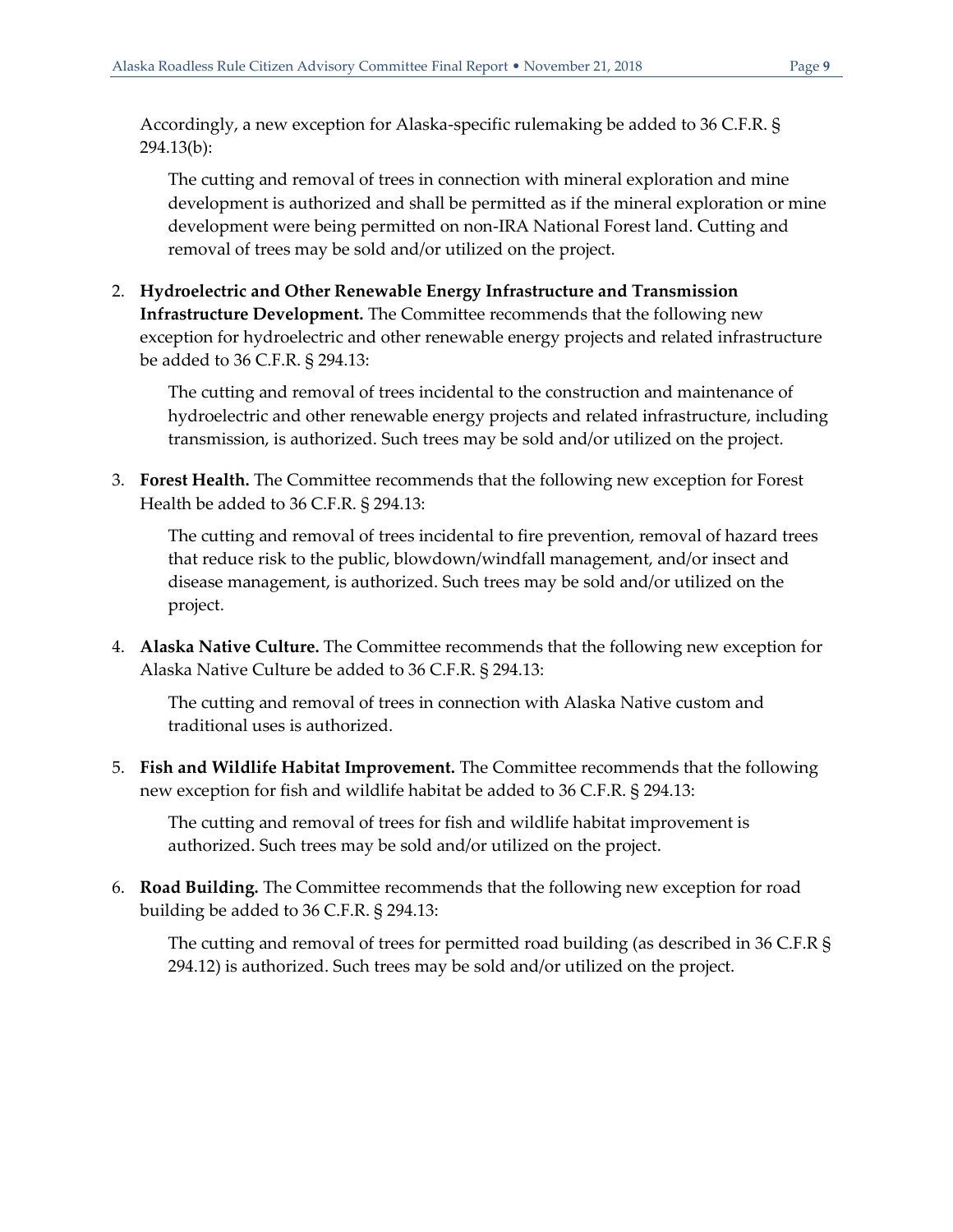7. **Biofuels.** The Committee recommends that the following new exception for biofuels be added to 36 C.F.R. § 294.13(b):

The cutting and removal of trees for biofuel for Southeast Alaska residential and municipal needs is authorized and will comply with current standards and regulations for harvest.

8. **Municipal Watersheds.** The Committee recommends that the following new exception for municipal watersheds be added to 36 C.F.R. § 294.13:

The cutting and removal of trees for municipal watershed construction and management is authorized and such trees may be sold and/or utilized on the project.

#### <span id="page-11-0"></span>**C. Geography-specific Exemptions**

#### **The Committee recommends that the following geography-specific exemptions be added to an Alaska Roadless Rule:**

- 1. An exemption to the Alaska Roadless Rule is allowed in the experimental forest LUD for projects and activities prioritized, defined, and undertaken for forest research goals and activities for those specific forests.
- 2. The boundaries of the T77 areas shall be modified to conform to the watershed boundaries of the fish-bearing waters of each T77 area, recognizing that some T77 areas may contain multiple fish-bearing watersheds.<sup>6</sup> Lands outside of the modified T77 boundaries that are within development LUDs shall be exempted from the Alaska Roadless Rule and evaluated for stewardship and restoration opportunity at the project-level.**<sup>7</sup>**,8

#### <span id="page-11-1"></span>**Approval Process**

#### **The Committee recommends the following changes to the approval process for an Alaska Roadless Rule:**

Vest authority for approving projects in roadless areas with a "responsible local official," and define "responsible local official" as the Forest Supervisor.

<sup>6</sup> Changes to T77 boundaries may be modified on a project-specific basis, when proposed projects are adjacent to or within the boundaries of the T77 area(s), or the modifications may be undertaken as a full planning process that assesses and modifies all T77 boundaries during the same process.

<sup>7</sup> As noted in the land base options denoted on page 8, some options include these geographic-based exemptions while others do not. This is for consideration during NEPA analysis.

 $^{\rm 8}$  The boundaries of the T77 areas are currently identified by value comparison units (VCUs), which can differ from the geographic boundaries of the physical watersheds.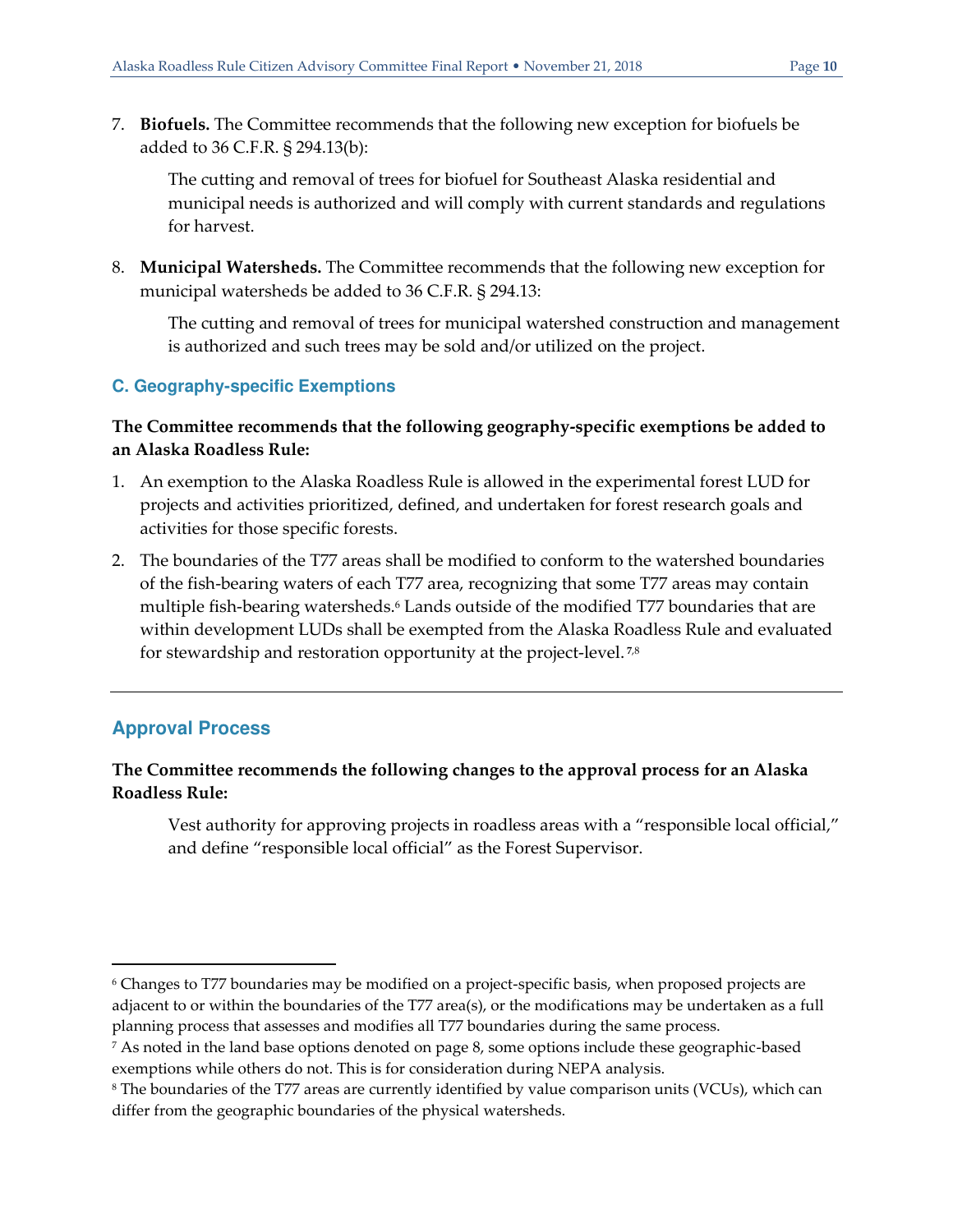#### <span id="page-12-0"></span>**Land Base Options**

Based on detailed Committee discussion and the wide range of public input received, the Committee developed a range of four potential land base options for consideration. These represent options to consider for analysis, not recommendations for what the Committee expects or desires to see as the final Alaska Roadless Rule. The exceptions language as presented in this report are integral to each option below. The Committee intends that options A-D be analyzed, including the exceptions outlined above as components of each option.

While the exceptions language provides for opportunities for access for specific activities, the land base options revise the geographic boundaries of the Roadless Areas, thereby allowing for increased access and activities in areas that fall outside of the newly determined geographic boundaries. When discussing options for timber harvest and increasing the land base for timber production, the Committee focused on changes to the geographic boundaries of Roadless Areas (i.e., removing lands from Roadless), as opposed to including specific exceptions for commercial timber harvest. In each option, where lands are removed from Roadless Areas, the management prescriptions of the underlying LUD as outlined in the 2016 TLMP would take effect.

The descriptions below provide an overview of proposed revisions, additions, and adjustments to existing IRAs in the Tongass National Forest. Table 1 on page 13 provides a side-by-side comparison of all options. The "no action" alternative and "full exemption" alternative are shown for demonstrative purposes only and were not considered by the Committee.

#### <span id="page-12-1"></span>**Option A**

Option A maintains IRA boundaries as defined in the 2001 Roadless Rule with the exception of roaded Roadless areas.

The following currently designated Roadless Areas will be *removed* from IRAs in Option A:

• Roaded Roadless areas.

The following currently designated Roadless areas will be *retained* (remain) in IRAs in Option A:

- All existing Roadless Areas in timber production, scenic viewshed, and modified landscape LUDs that are *not* in roaded Roadless areas.
- All TNC/Audubon areas and T77 watersheds in existing IRAs. (Note that Option A does not incorporate the full geographic exemptions language. This option excludes Geographic Exemption 2 that details modifications to T77 boundaries.)
- Current Roadless Areas covered by the mineral overlay LUD (unless located in roaded Roadless areas).
- All IRAs in non-development LUDs.

The following areas that are not currently designated as Roadless will be *added* to IRAs in Option A:

• All LUD II areas not currently located in IRAs.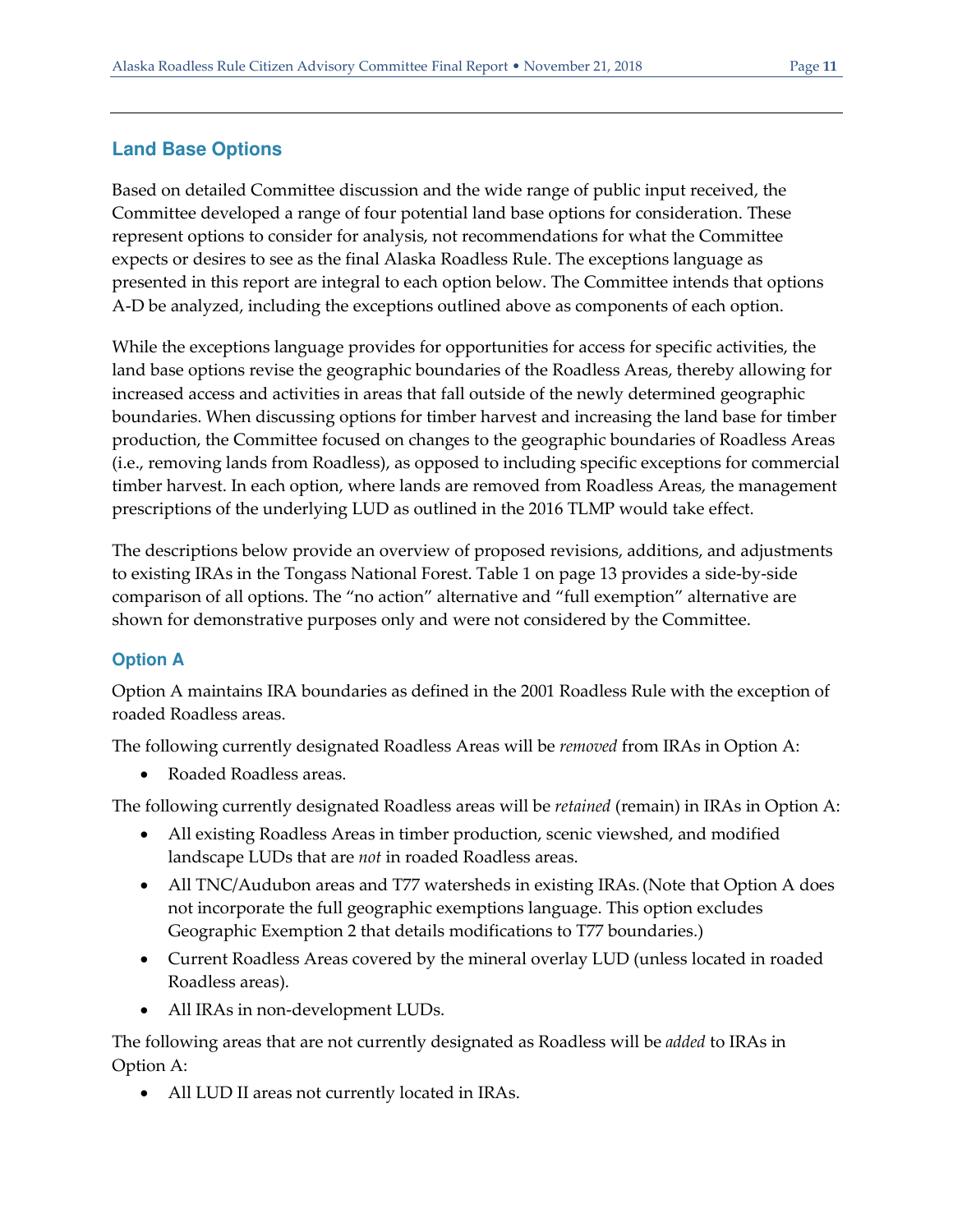# <span id="page-13-0"></span>**Option B**

Option B removes a greater land base from IRAs than Option A.

The following currently designated Roadless Areas will be *removed* from IRAs in Option B:

- Roaded Roadless areas,
- Timber production LUD.
- Modified landscape LUD.

The following currently designated Roadless Areas will be *retained* (remain) in IRAs in Option B:

- Scenic viewsheds.
- All roadless TNC/Audubon areas and the T77, even if they are in timber production or modified landscape LUDs.
- Roadless Areas covered by the mineral overlay LUD (unless located in roaded Roadless areas).
- All IRAs in non-development LUDs.

The following areas that are not currently designated as Roadless will be *added* to IRAs in Option B:

• All LUD II areas not currently located in IRAs.

# <span id="page-13-1"></span>**Option C**

Option C removes additional acreage from IRAs.

The following currently designated Roadless Areas will be *removed* from IRAs in Option C:

- Roaded Roadless Areas,
- Timber production LUD,
- Modified landscape LUD.
- TNC/Audubon areas in timber production and modified landscape LUDs.

Option C also removes mineral overlay LUDs from IRAs on a project-specific basis when mineral development opportunities are identified.

The following currently designated Roadless Areas will be *retained* (remain) in IRAs in Option  $C:$ 

- Scenic viewsheds
- All roadless T77, even if they are in timber production or modified landscape LUDs.
- All IRAs in non-development LUDs.

The following areas that are not currently designated as Roadless will be *added* to IRAs in Option C:

• All LUD II areas not currently located in IRAs.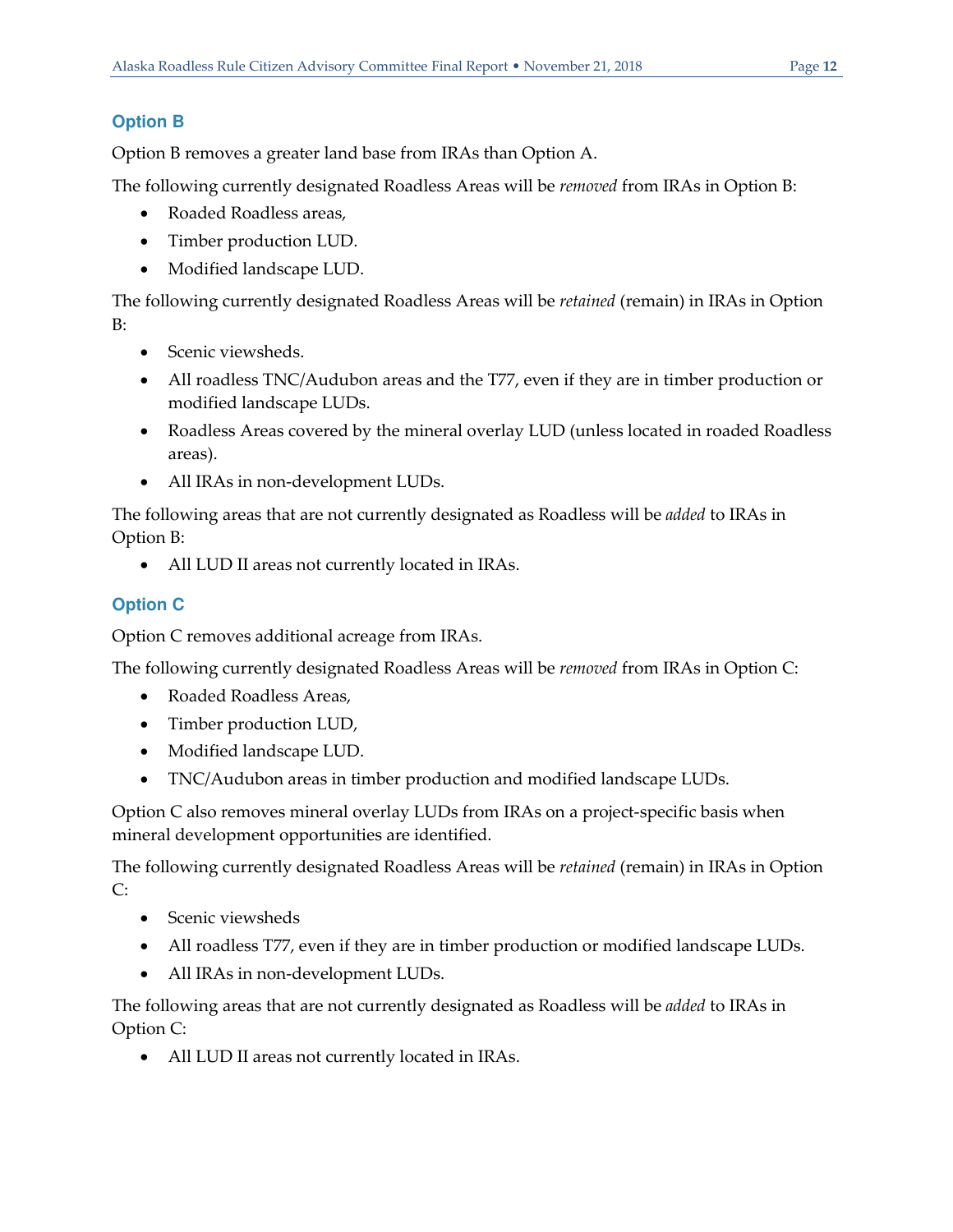## <span id="page-14-0"></span>**Option D**

Option D removes the most acreage from IRAs of all of the options.

The following currently designated Roadless Areas will be *removed* from IRAs in Option D:

- Roaded Roadless Areas.
- Timber production LUD.
- Modified landscape LUD.
- Scenic viewshed LUD.
- Mineral Overlay LUD.

Option D also removes all T77 and TNC/Audubon Conservation Areas from IRAs if currently in IRAs that fall within timber production, modified landscape, and scenic viewshed LUDs.

The following currently designated Roadless Areas will be *retained* (remain) in IRAs in Option D:

• All IRAs in non-development LUDs.

No new areas will be *added* to IRAs in Option D.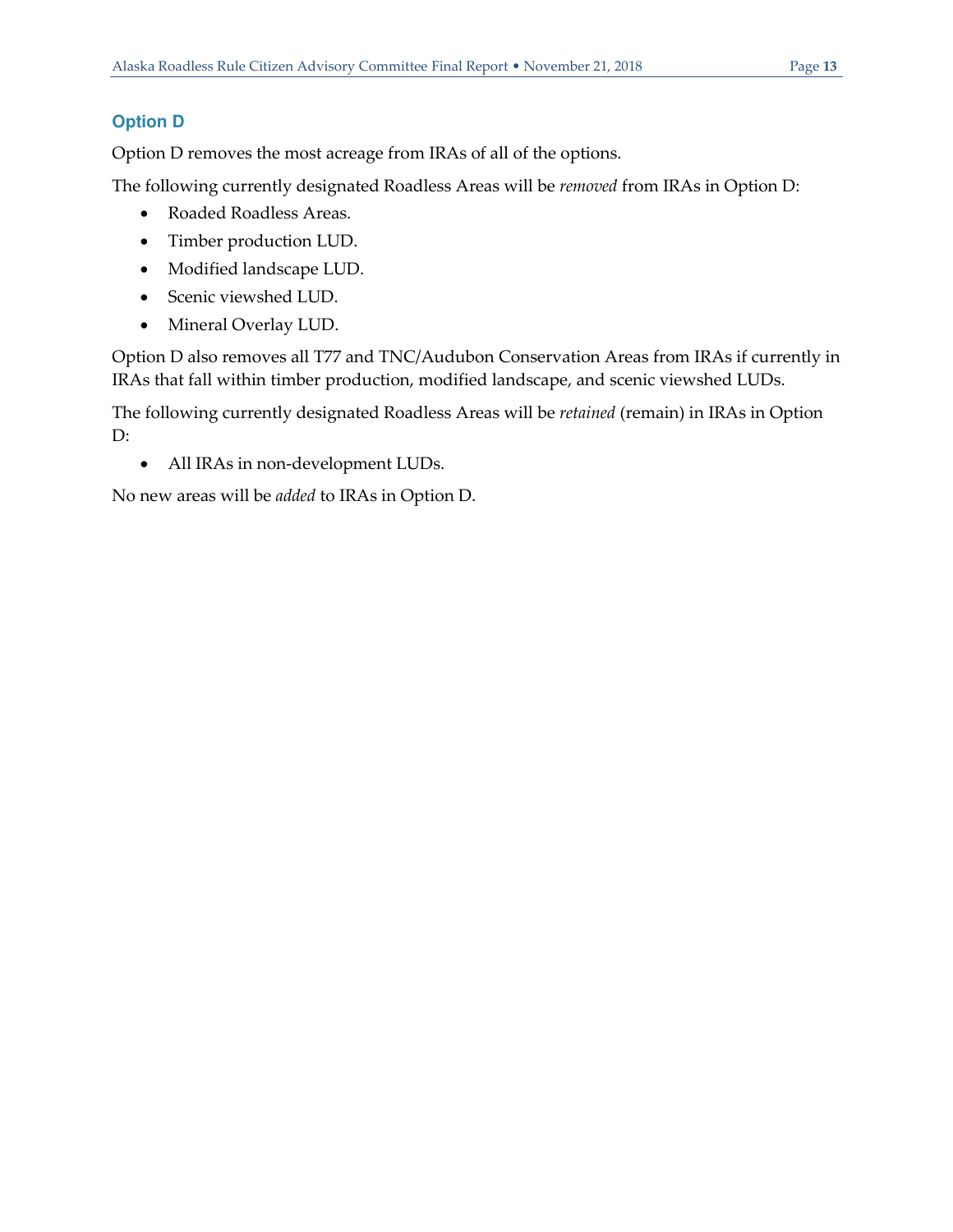# **Table 1. Land Base Options**

<span id="page-15-0"></span>

|                                                                                                                                                                                                                                                                                                                                                                        | <b>No Action</b>              | A                                        | B                                        | $\mathbf C$                              | D                                        | <b>Full</b><br><b>Exemption</b> |
|------------------------------------------------------------------------------------------------------------------------------------------------------------------------------------------------------------------------------------------------------------------------------------------------------------------------------------------------------------------------|-------------------------------|------------------------------------------|------------------------------------------|------------------------------------------|------------------------------------------|---------------------------------|
| <b>Roaded Roadless</b>                                                                                                                                                                                                                                                                                                                                                 | <b>RR</b>                     |                                          |                                          |                                          |                                          |                                 |
| <b>Timber Production LUD</b>                                                                                                                                                                                                                                                                                                                                           | <b>RR</b>                     | <b>RR</b>                                |                                          |                                          |                                          |                                 |
| <b>Modified Landscape LUD</b>                                                                                                                                                                                                                                                                                                                                          | <b>RR</b>                     | <b>RR</b>                                |                                          |                                          |                                          |                                 |
| <b>Scenic Viewshed LUD</b>                                                                                                                                                                                                                                                                                                                                             | <b>RR</b>                     | <b>RR</b>                                | <b>RR</b>                                | <b>RR</b>                                |                                          |                                 |
| <b>TNC/Audubon Areas in Development LUDS</b>                                                                                                                                                                                                                                                                                                                           | <b>RR</b>                     | <b>RR</b>                                | <b>RR</b>                                |                                          |                                          |                                 |
| <b>T77 in Development LUDs</b>                                                                                                                                                                                                                                                                                                                                         | <b>RR</b>                     | <b>RR</b>                                | <b>RR</b>                                | <b>RR</b>                                |                                          |                                 |
| <b>LUD II (outside of current IRAs)</b>                                                                                                                                                                                                                                                                                                                                |                               | <b>RR</b>                                | <b>RR</b>                                | <b>RR</b>                                |                                          |                                 |
| <b>Non-Development LUDS</b>                                                                                                                                                                                                                                                                                                                                            | <b>RR</b>                     | <b>RR</b>                                | <b>RR</b>                                | <b>RR</b>                                | <b>RR</b>                                |                                 |
| <b>Mineral Overlay LUD</b>                                                                                                                                                                                                                                                                                                                                             | <b>RR</b>                     | <b>RR</b>                                | <b>RR</b>                                | Remove as<br>approved                    |                                          |                                 |
| <b>Forest-wide Exceptions</b><br><b>Cultural</b><br>$\bullet$<br><b>Mining access</b><br>$\bullet$<br>Transport & utility (power and water)<br>$\bullet$<br>corridors (incl. flexibility of location)<br><b>Renewable Energy</b><br>$\bullet$<br><b>Restoration &amp; management</b><br>$\bullet$<br><b>Hatcheries</b><br>$\bullet$<br><b>Subsistence</b><br>$\bullet$ | Existing<br><b>Exceptions</b> | Existing $+$<br>Additional<br>Exceptions | Existing $+$<br>Additional<br>Exceptions | Existing $+$<br>Additional<br>Exceptions | Existing $+$<br>Additional<br>Exceptions |                                 |
| <b>Geography-specific Exemptions</b><br><b>Experimental Forests</b><br>$\bullet$<br><b>T77 Boundaries</b>                                                                                                                                                                                                                                                              |                               | Experimental<br>Forests only             | <b>Both</b>                              | <b>Both</b>                              | <b>Both</b>                              |                                 |
| <b>Existing Laws, Regulations, Standards</b><br>(e.g., Mining Law of 1872, 4407 easements,<br><b>TLMP S&amp;G's)</b>                                                                                                                                                                                                                                                   | Apply                         | Apply                                    | Apply                                    | Apply                                    | Apply                                    | Apply                           |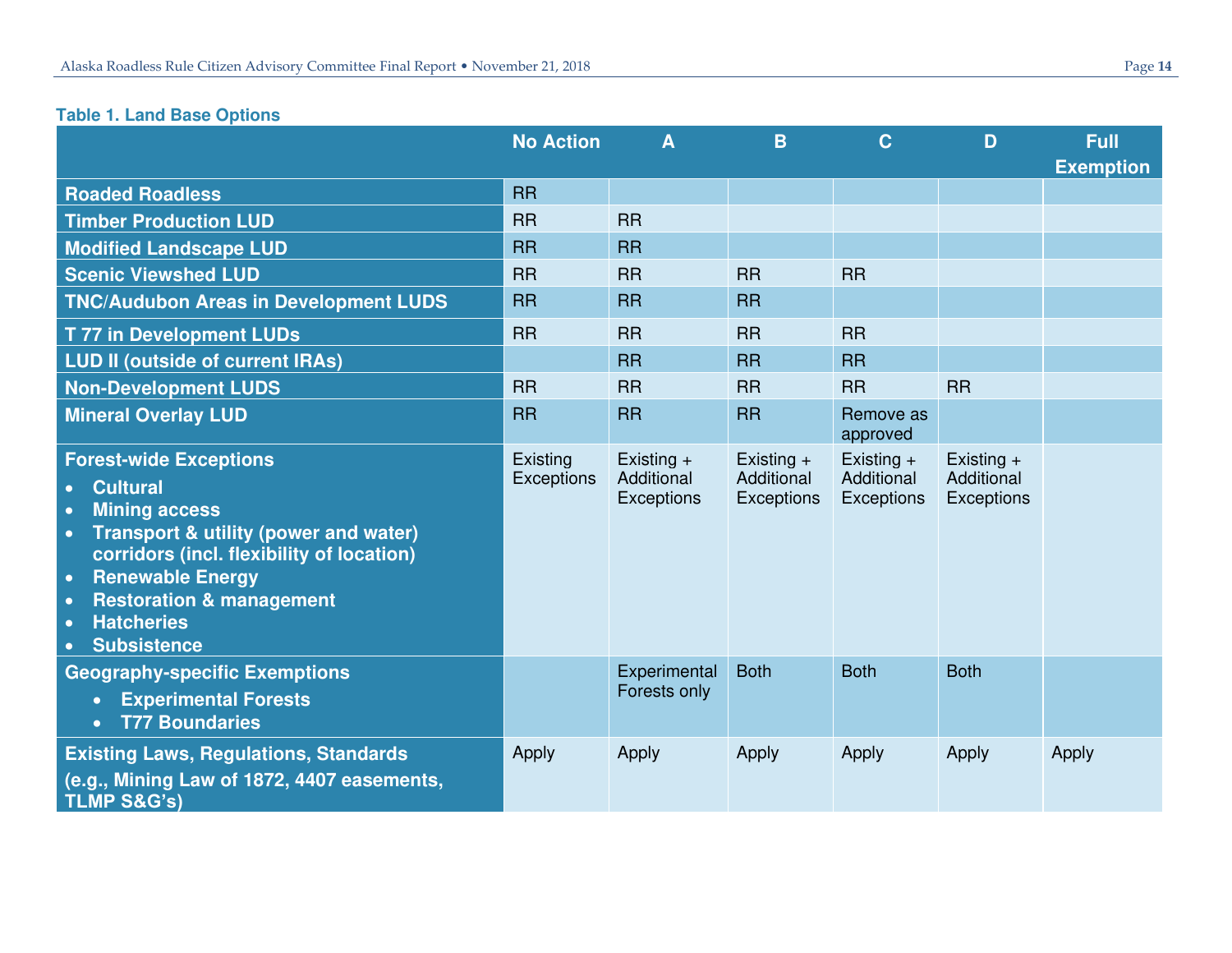#### <span id="page-16-0"></span>**Appendix A: Alaska Roadless Rule Citizen Advisory Committee Members**

Trey Acteson Southeast Alaska Power Agency

Bert Burkhart Alaska Forest Association

Nicole Grewe *Ex Officio* Member US Forest Service, Region 10

Brian Holst Juneau Economic Development Council

Andy Hughes Alaska Department of Transportation & Public Facilities (retired)

Michael Kampnich The Nature Conservancy

Jaeleen Kookesh Sealaska Corporation

Chris Maisch Alaska Division of Forestry

Eric Nichols Alcan Forest Products Andrew Thoms Sitka Conservation Society

Jan Trigg Coeur Alaska Kensington Mine

Robert Venables Southeast Conference

Mark Vinsel United Fishermen of Alaska

Ralph Wolfe Central Council Tlingit & Haida Indian Tribes of Alaska

#### **Facilitation Staff**

Liz Duxbury Meridian Institute

Cassidy Gasteiger Meridian Institute

Connie Lewis Meridian Institute

Diana Portner Meridian Institute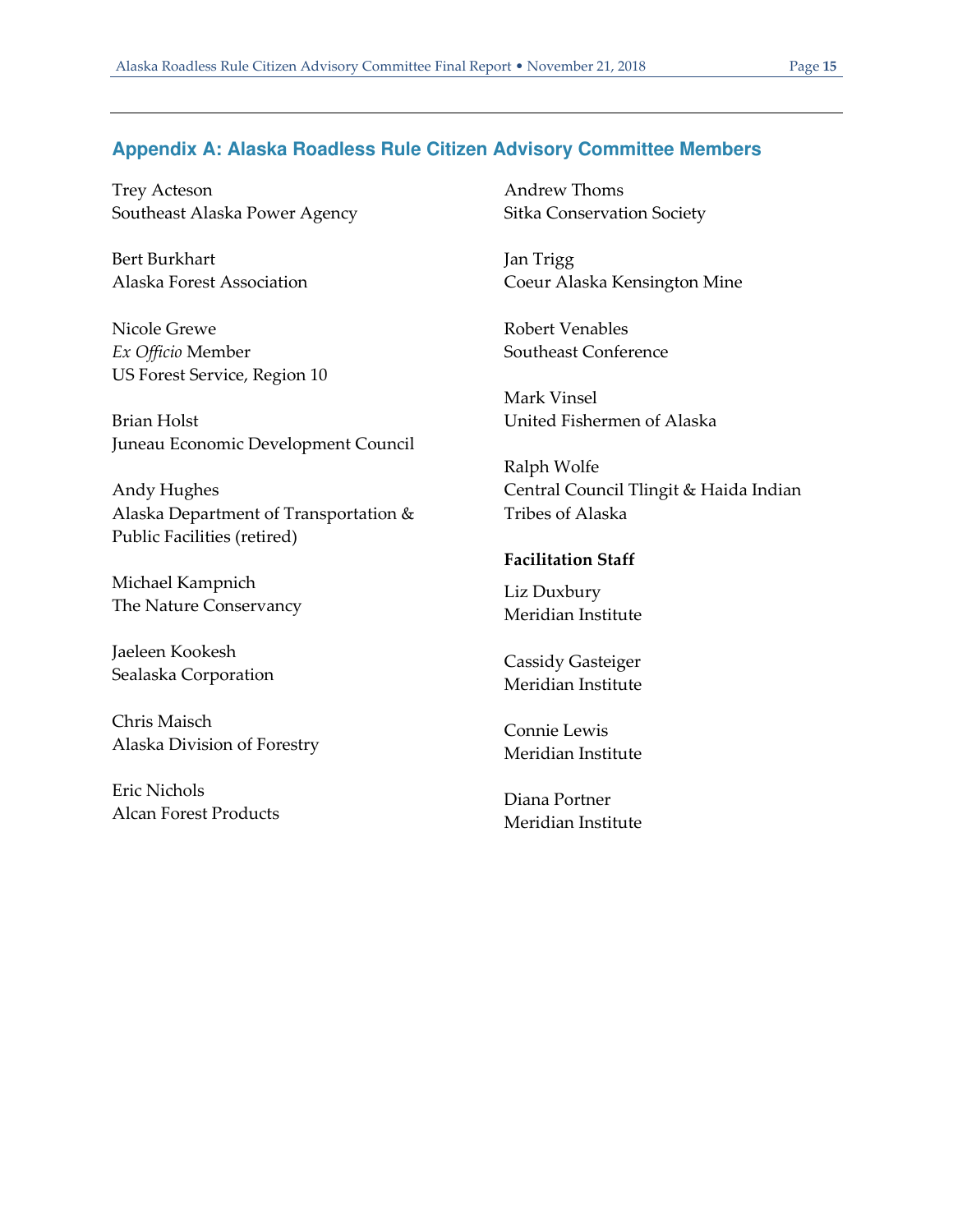# <span id="page-17-0"></span>**Appendix B: Glossary**

**Development LUD –** Land use designations that permit commercial timber harvest and other commercial activities (including timber production, modified landscape, scenic viewshed, and experimental forest LUDs) and convert some of the old-growth forest to early-to midsuccessional, regulated forests.

**Experimental forest –** Experimental forest is a development LUD that aims to provide for longterm opportunities for forest research and demonstration essential to managing forest resources. Each experimental forest is managed for the purposes for which is was established. Non-research types of activities and uses may be compatible with, and do not interfere with, research or demonstration objectives.<sup>9</sup>

**Inventoried Roadless Areas (IRAs)** – Inventoried Roadless Areas are inventoried tracts of National Forest System land characterized as having an undeveloped character. They were initially identified during the Roadless Area Resource Evaluation of 1972 (RARE I) and the RARE II of 1979.<sup>10</sup>

**Land use designations (LUDs) –** LUDs are designated by the USFS in the 2016 Tongass National Forest Land and Resource Management Plan (TLMP)**.** The Tongass is subdivided and "zoned" into LUDs, which is how the USFS accommodates multiple uses across one land base to meet social, economic, and ecological needs. The designations allow various resource activities to occur in specifically designated areas across the forest. For a complete list of LUDs in the Tongass, please see the [2016 TLMP.](https://www.fs.usda.gov/Internet/FSE_DOCUMENTS/fseprd527907.pdf) 

**LUD II –** The desired condition for LUD II is described in the TLMP: "Areas in this LUD are characterized by extensive, generally unmodified natural environments, and retain their wildland character. Ecological processes and natural conditions are only minimally affected by past or current human uses or activities. Users have the opportunity to experience a high-tomoderate degree of independence, closeness to nature, solitude, and remoteness, and may pursue activities requiring self-reliance, challenge, and risk. Interactions between users are infrequent. Recreational facilities and structures are primitive."11 LUD II is defined and managed similarly to Congressionally-designated Wilderness areas.

**Mineral overlay LUD –** The mineral overlay LUD aims to encourage the prospecting, exploration, development, mining, and processing of locatable and leasable minerals in areas with the highest potential for minerals development, by overriding the underlying LUD managing that land base to authorize road development to, and mining-related timber harvest in, such locatable and leasable prospecting, exploration, development, mining and processing

<sup>9</sup> [2016 TLMP.](https://www.fs.usda.gov/Internet/FSE_DOCUMENTS/fseprd527907.pdf)

<sup>&</sup>lt;sup>10</sup> [USFS, Inventoried Roadless Areas.](https://www.fs.usda.gov/Internet/FSE_DOCUMENTS/stelprdb5196563.pdf)

<sup>11</sup> [2016 TLMP.](https://www.fs.usda.gov/Internet/FSE_DOCUMENTS/fseprd527907.pdf)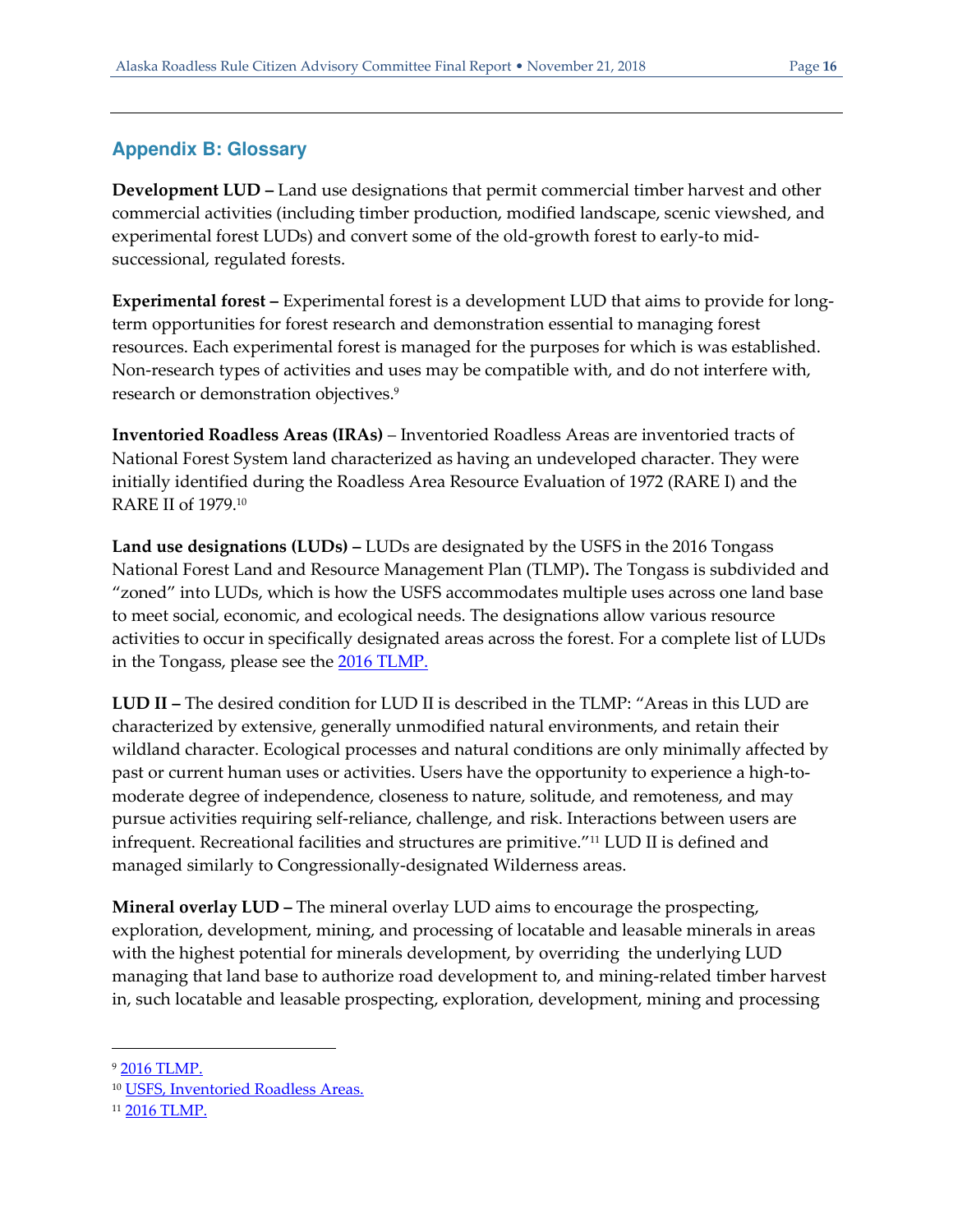sites that meet the criteria of 36 C.F.R. Section 228. During the period before approval of a specific Minerals Plan of Operations, the underlying LUD(s) continue to apply to the project area.

**Modified landscape –** Modified landscape is a development LUD that aims to provide a sustained yield of timber and a mix of resource activities while minimizing the visibility of developments in the foreground distance zone. In areas managed under the Modified Landscape LUD, forest visitors, recreationists, and others using popular Travel Routes and Use Areas will view a somewhat modified landscape. Management activities in the visual foreground will be subordinate to the characteristic landscape but may dominate the landscape in the middle and backgrounds. Within the foreground, timber harvest units are typically small and affect only a small percentage of the seen area at any one point in time. Roads, facilities, and other structures are also subordinate to the foreground landscape. Recreation opportunities associated with natural-appearing to modified settings are available. A variety of successional stages provide a range of wildlife habitat conditions. Timber is produced.<sup>12</sup>

**Non-development LUDs –** Land use designations that do not permit commercial timber harvest. Wilderness and natural setting LUDs make up the non-development LUDs. These include:

| Wilderness                       | Municipal watershed   |
|----------------------------------|-----------------------|
| Wilderness national monument     | Research natural area |
| Non-wilderness national monument | Special interest area |
| LUD II                           | Wild river            |
| Remote recreation                | Scenic river          |
| Semi-remote recreation           | Recreational river    |
| Old-growth habitat               |                       |

**Roaded Roadless Areas** – Roaded Roadless Areas constitute approximately 80,000 acres in the Tongass National Forest and represent places that are included on the list of IRAs, but do not meet the criteria for Roadless Areas. These discrepancies are primarily due to the period from 2003–2008 when the Tongass was exempt from the National Rule, with some discrepancy coming from the period following the implementation of the 2001 Rule, when projects that were permitted before the Rule was implemented were allowed to proceed.

**Scenic viewshed –** Scenic viewshed is a development LUD that seeks "to provide a sustained yield of timber and a mix of resource activities while minimizing the visibility of developments as seen from Visual Priority Travel Routes and Use Areas." It recognizes the scenic values of suitable forest lands viewed from selected popular roads, trails, water travel routes, recreation sites, bays, and anchorages, and to modify timber practices accordingly, while simultaneously

<sup>12</sup> [2016 TLMP.](https://www.fs.usda.gov/Internet/FSE_DOCUMENTS/fseprd527907.pdf)